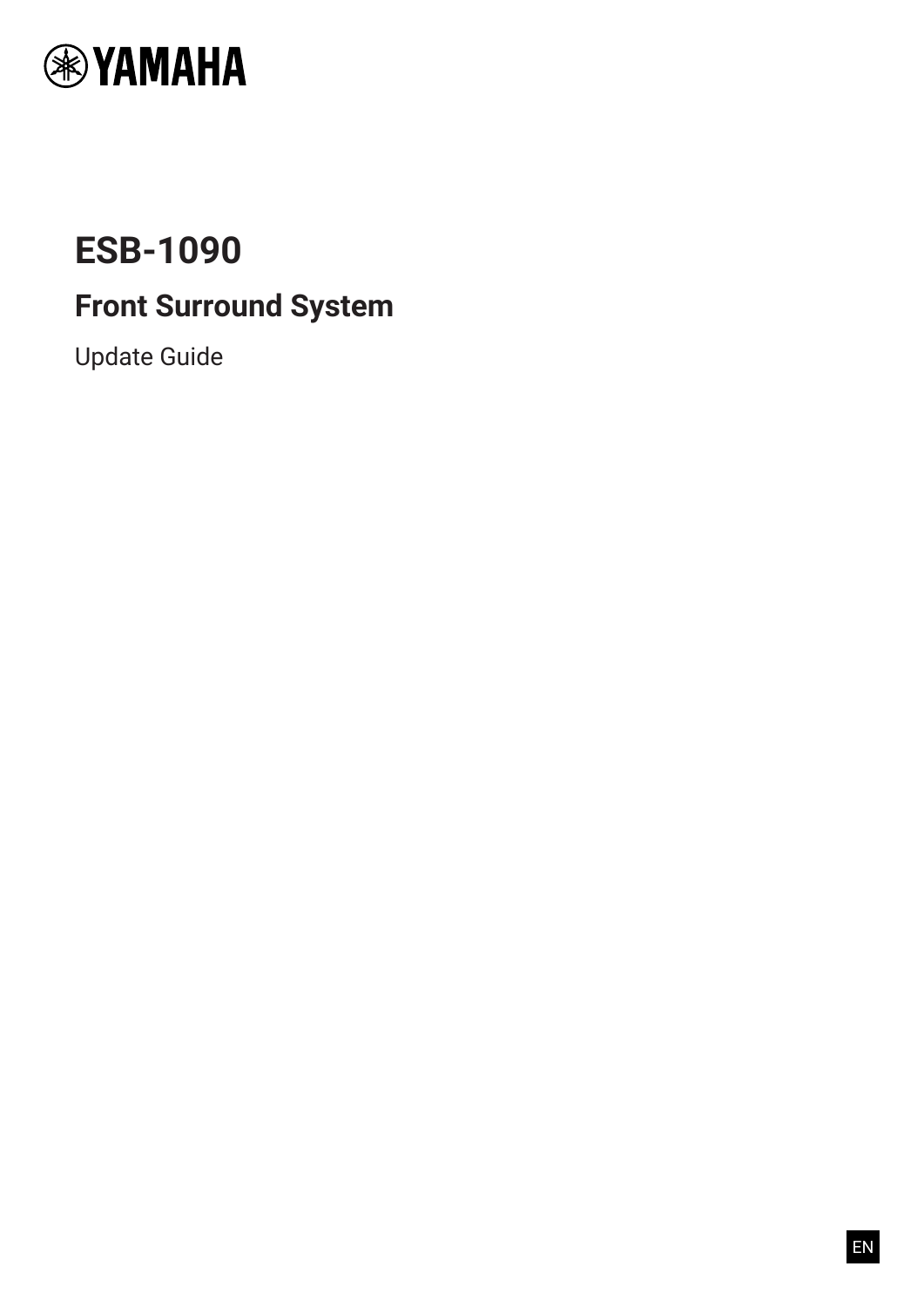# **Table of contents**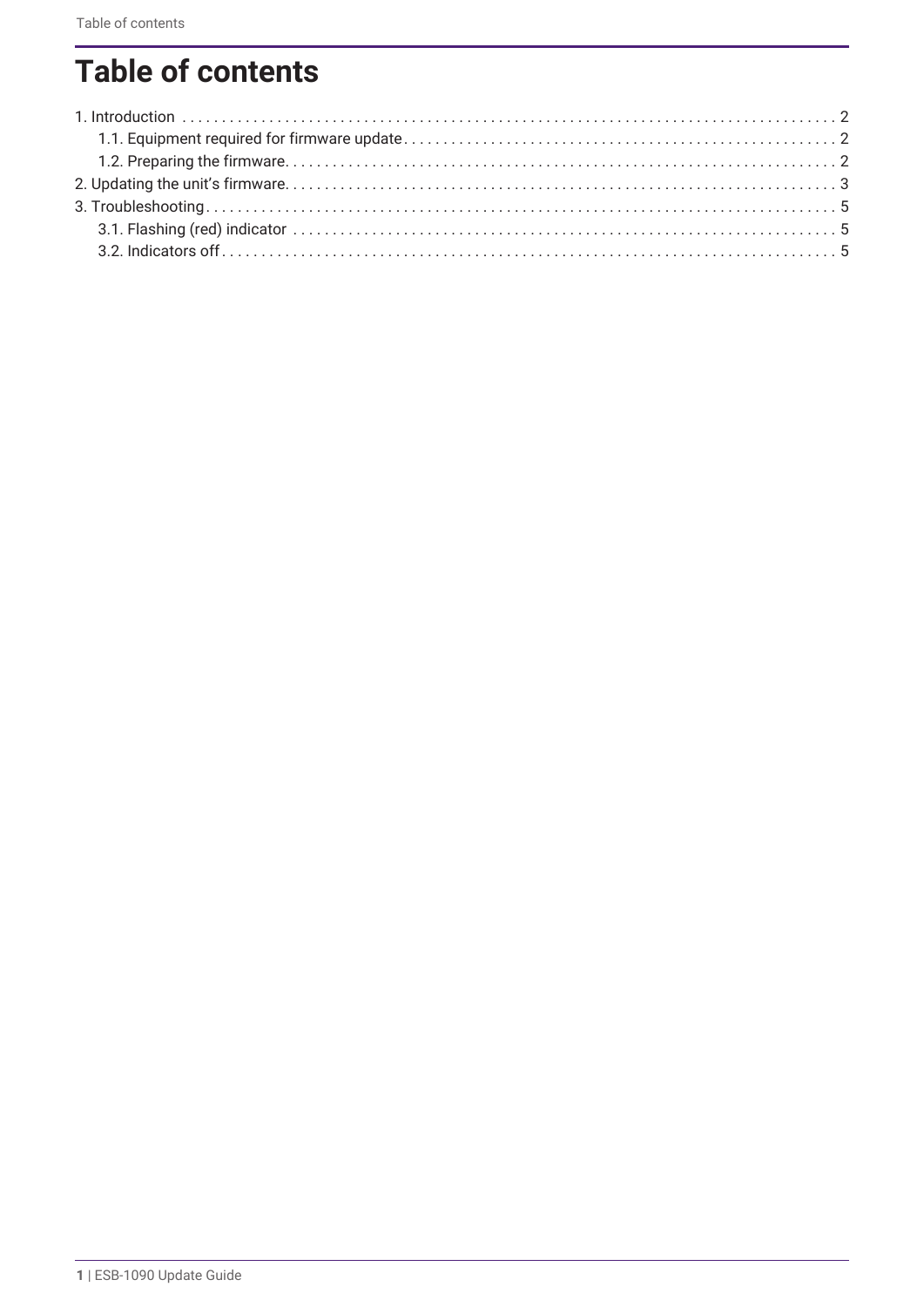## <span id="page-2-0"></span>**1. Introduction**

This Guide provides instructions for updating firmware with a USB flash drive on the following products.

• ESB-1090

See product pages on the Yamaha website for details regarding the issues resolved, and functions added, by updating firmware.

## <span id="page-2-1"></span>**1.1. Equipment required for firmware update**

Prepare the following items before attempting to update firmware.

- USB flash drive: use a USB flash drive that meets all of the following requirements.
	- Supports the USB mass storage device class
	- Formatted in FAT16 or FAT32 format
	- No encryption applied
	- No data stored on the device (empty)
- Computer that can be connected to the Internet: download the firmware from the Yamaha website.

## <span id="page-2-2"></span>**1.2. Preparing the firmware**

Download the latest version of firmware from the Yamaha website, and then save the firmware data file to your USB flash drive.

- <sup>1.</sup> Download the latest version of firmware from the Yamaha website to a computer. See product pages on the Yamaha website for more information.
- 2. Decompress the downloaded file and save the firmware data file to the USB flash drive.
	- Be sure to save the firmware data files in the top folder (root folder) of the USB flash drive.
	- Do not change the file name when saving it. File names are as follows:
		- . 001446-xxxx.bin (xxxx is the 4-digit version number)
		- update.zip
		- yamaha\_usb\_upgrade.sh
		- yamaha\_ver.txt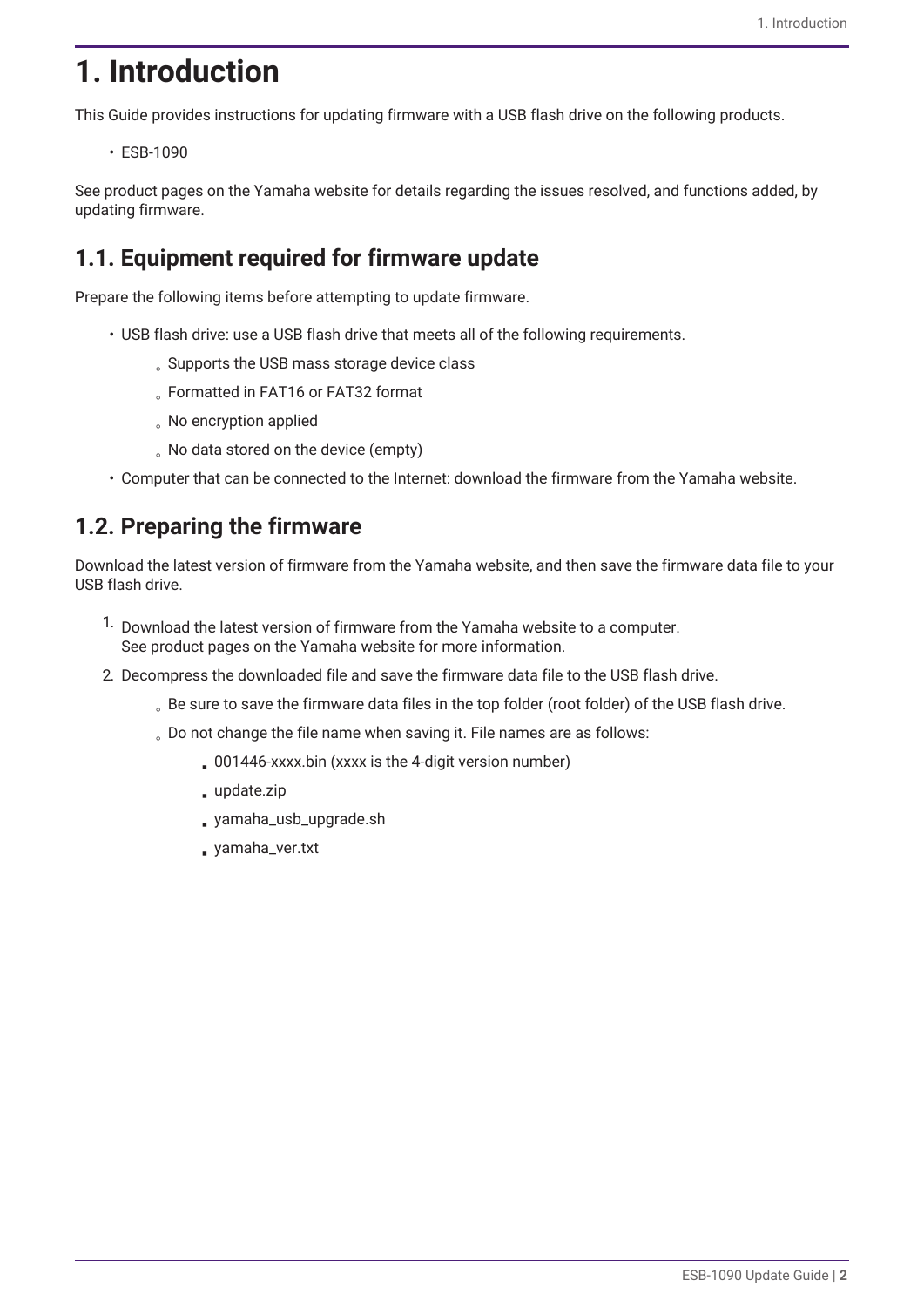# <span id="page-3-0"></span>**2. Updating the unit's firmware**

Update the firmware of the unit.

- 1. Turn off the unit.
- 2. Unplug the power cable from the AC wall outlet.
- 3. Connect the USB flash drive to the UPDATE ONLY jack on the unit.



4. Plug the power cable into an AC wall outlet.



- When the plug is connected to an electrical outlet, the unit may turn on. In that case, press the (power) on the remote control to turn off the power.
- 5. Touch and hold  $\blacktriangleleft$  (volume -) and (<sup>l</sup>) (power) together for at least 3 seconds.



The firmware update begins. The indicator will flash while the firmware is being updated.

| <b>STATUS</b> | <b>HDMI</b> | <b>TV</b> | .<br><b>BLUETOOTH</b> | <b>NET</b> | SURROUND CLR VOICE |                |
|---------------|-------------|-----------|-----------------------|------------|--------------------|----------------|
|               |             |           |                       |            |                    | <b>Flashes</b> |

The update will be finished within 10 minutes. The indicators will flash as shown below when the firmware update has been successfully completed.



If indicators flash differently than shown above, or fail to glow or flash at all, see [Troubleshooting](#page-5-0) . Depending on the firmware virsion, this unit restart automatically when the firmware update is successfully completed.

- 6. Touch  $(1)$  (power) when the firmware update is complete.
- 7. Disconnect the USB flash drive. The firmware update has been completed.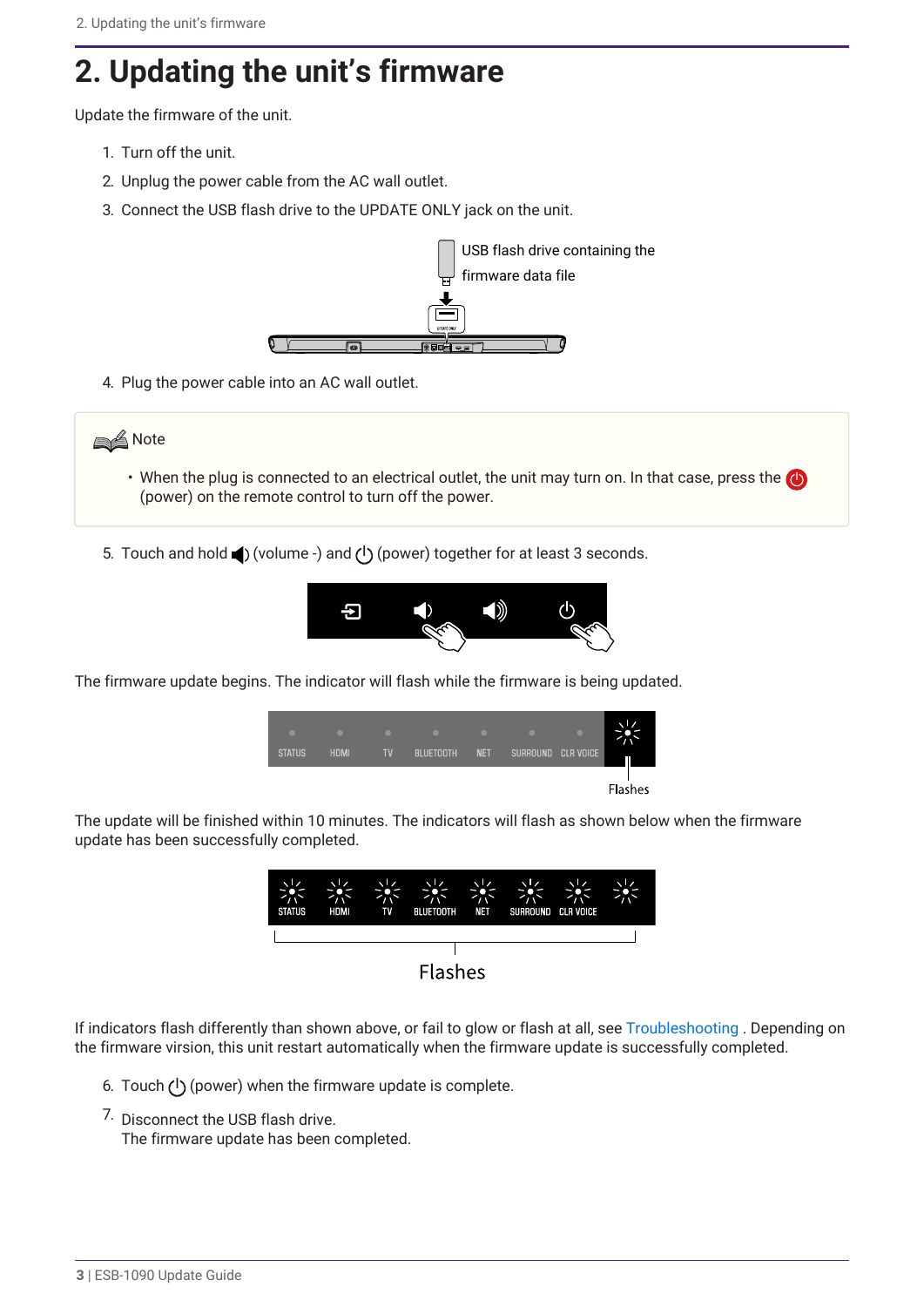#### Notice

• Do not unplug the power cable or disconnect the USB flash drive until the following procedures are completed.



• When the firmware version of the unit is newer than the firmware to be installed, the update does not begin.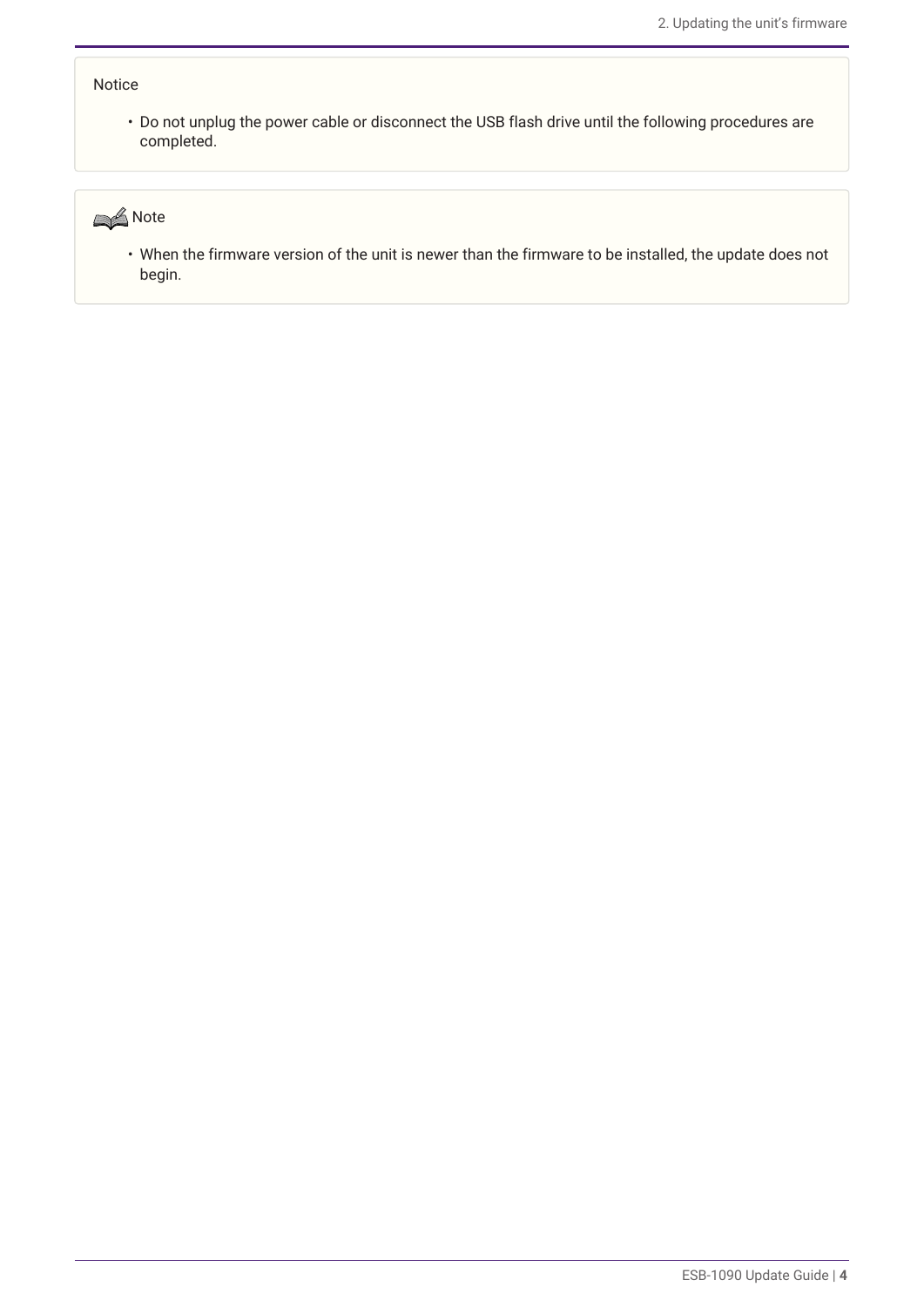# <span id="page-5-0"></span>**3. Troubleshooting**

If the firmware update fails, the indicators will flash as illustrated below. Confirm the problem and try updating the firmware again.

## <span id="page-5-1"></span>**3.1. Flashing (red) indicator**



### **3.1.1. The USB flash drive is not connected to the unit correctly.**

- 1. Terminate the update by pressing the  $\bigcirc$  (power) on the remote control.
- 2. Connect the USB flash drive to the unit correctly.
- 3. Try updating the firmware again.

### **3.1.2. The firmware data file was not properly saved to the USB flash drive.**

- 1. Terminate the update by pressing the  $\bigcirc$  (power) on the remote control.
- 2. Disconnect the USB flash drive and be sure that the firmware data file has been saved as follows:
	- the file name has not been changed, and
	- the file is stored in the top folder (root folder).
- 3. Connect the USB flash drive and try updating the firmware again.

### **3.1.3. The USB flash drive was disconnected from the unit while firmware was being updated.**

- 1. Terminate the update by pressing the  $\bigcirc$  (power) on the remote control.
- 2. Connect the USB flash drive to the unit correctly.
- 3. Try updating the firmware again.

### **3.1.4. The USB flash drive is damaged.**

- 1. Terminate the update by pressing the  $\bigcirc$  (power) on the remote control.
- 2. Save the firmware data file to another USB flash drive and try updating the firmware again.

### **3.1.5. There is a problem with the firmware data file.**

- 1. Terminate the update by pressing the  $\bigoplus$  (power) on the remote control.
- 2. Download the firmware data file for your unit from the Yamaha website and save it to the USB flash drive.
- 3. Try updating the firmware again.

### <span id="page-5-2"></span>**3.2. Indicators off**

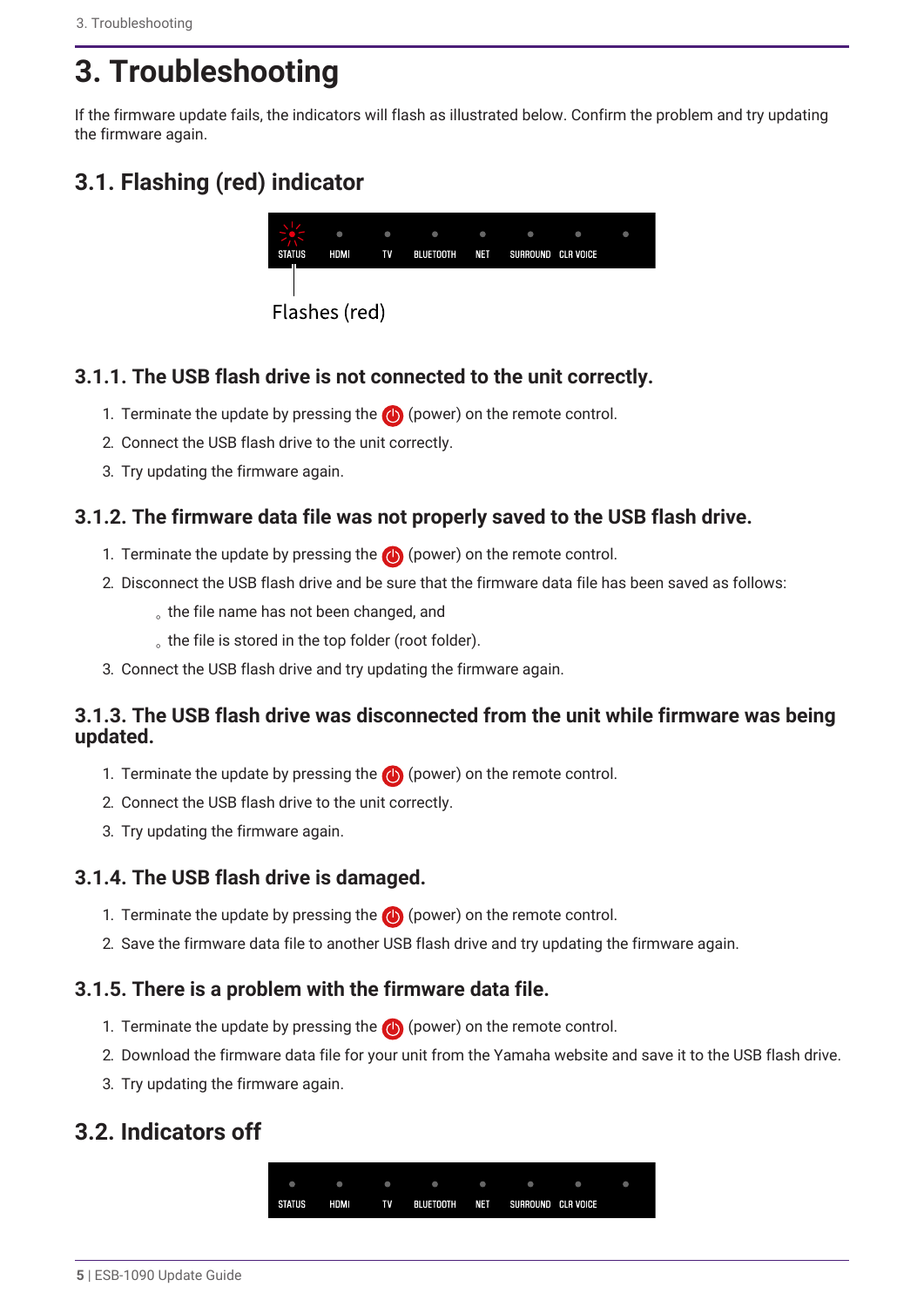#### **3.2.1. The power cable was unplugged while firmware was being updated.**

#### **In Conference mode:**

- 1. Be sure that the USB flash drive is correctly connected to the unit.
- 2. Plug the power cord into an AC wall outlet.The firmware update will resume.

#### **In Hotel mode or Education mode:**

- 1. Be sure that the USB flash drive is correctly connected to the unit.
- 2. Plug the power cord into an AC wall outlet.
- 3. Press the  $\bigcirc$  (power) on the remote control. The firmware update will resume.

#### **SA NOTE**

• At the time of purchase, the unit is set to Conference mode.

#### **3.2.2. A power failure occurred.**

#### **In Conference mode:**

After recovering from the power failure, the firmware will automatically resume.

#### **In Hotel mode or Education mode:**

After recovering from the power failure, perform the following steps.

- 1. Be sure that the USB flash drive is correctly connected to the unit.
- 2. Press the  $\bigcirc$  (power) on the remote control. The firmware update will resume.



• At the time of purchase, the unit is set to Conference mode.